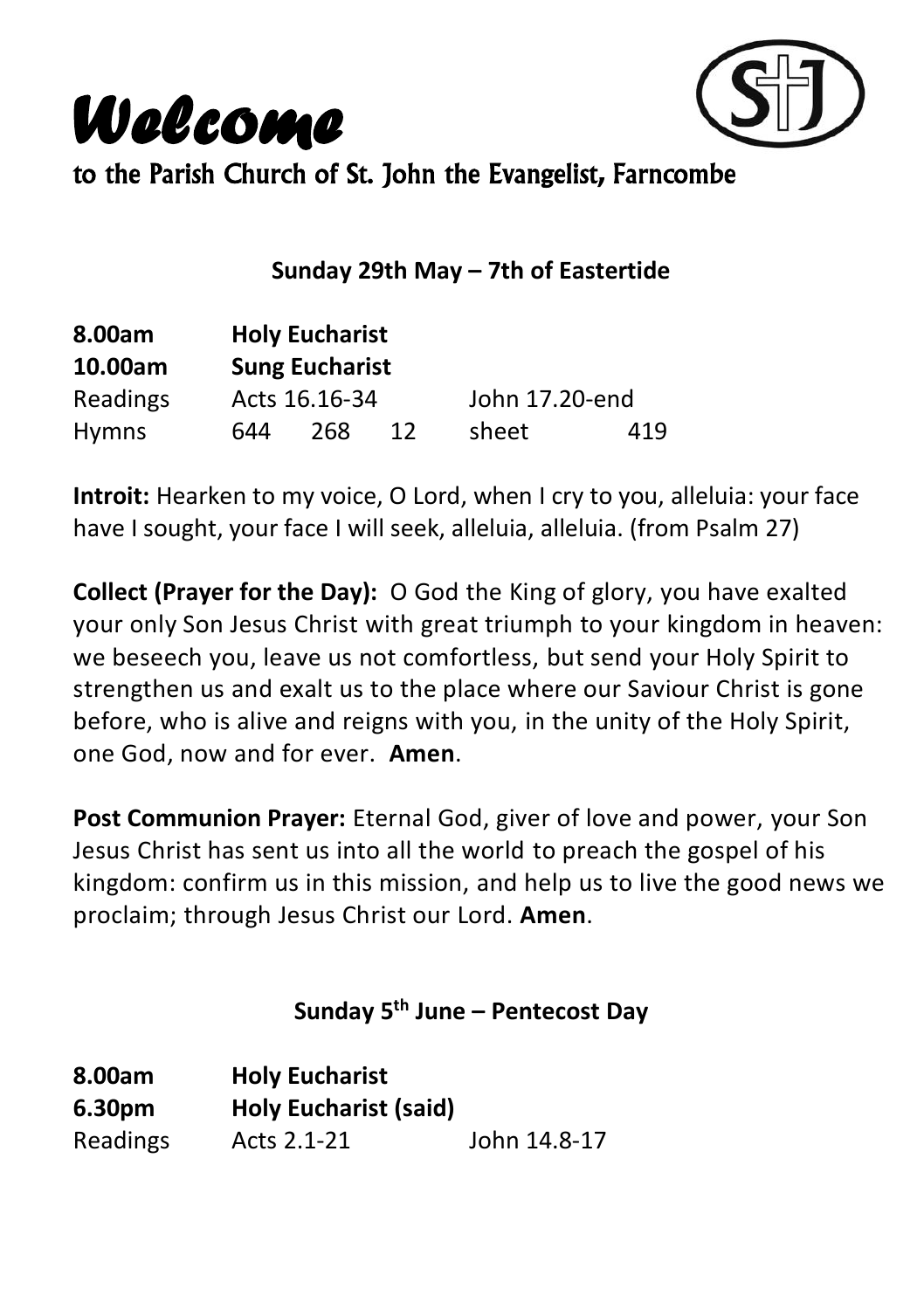# **Prayer Suggestions**

| The World:                | The war in Ukraine                            |
|---------------------------|-----------------------------------------------|
| <b>The Global Church:</b> | The Church of South India, and its Moderator, |
|                           | Dharmaraj Rasalam                             |
| <b>The Diocese:</b>       | Chaplains to the Forces, Prisons & Colleges   |
| The Deanery:              | The parish of Witley, and the incumbent James |
|                           | McKeran                                       |
| The Parish:               | The Leisure Centre and local sports groups    |

### **Those who are sick**

| Barry Butcher | Edouard le Maistre | Chris Tucker |
|---------------|--------------------|--------------|
| Sophie        | Steve Ferrin       |              |

## **Those who have died recently**

| Annelise Simpson | Keith Powell |
|------------------|--------------|
|------------------|--------------|

### **Anniversaries of death**

Alan Potter **Mary Frost** Marjorie Riddle

## **Within the Parish Sunday Wey Close**

| <b>AACA</b> CIOSC      |
|------------------------|
| Wey Road               |
| <b>Willow Road</b>     |
| <b>Wolseley Road</b>   |
| <b>Wood Road</b>       |
| <b>Woodland View</b>   |
| <b>Woodstock Grove</b> |
|                        |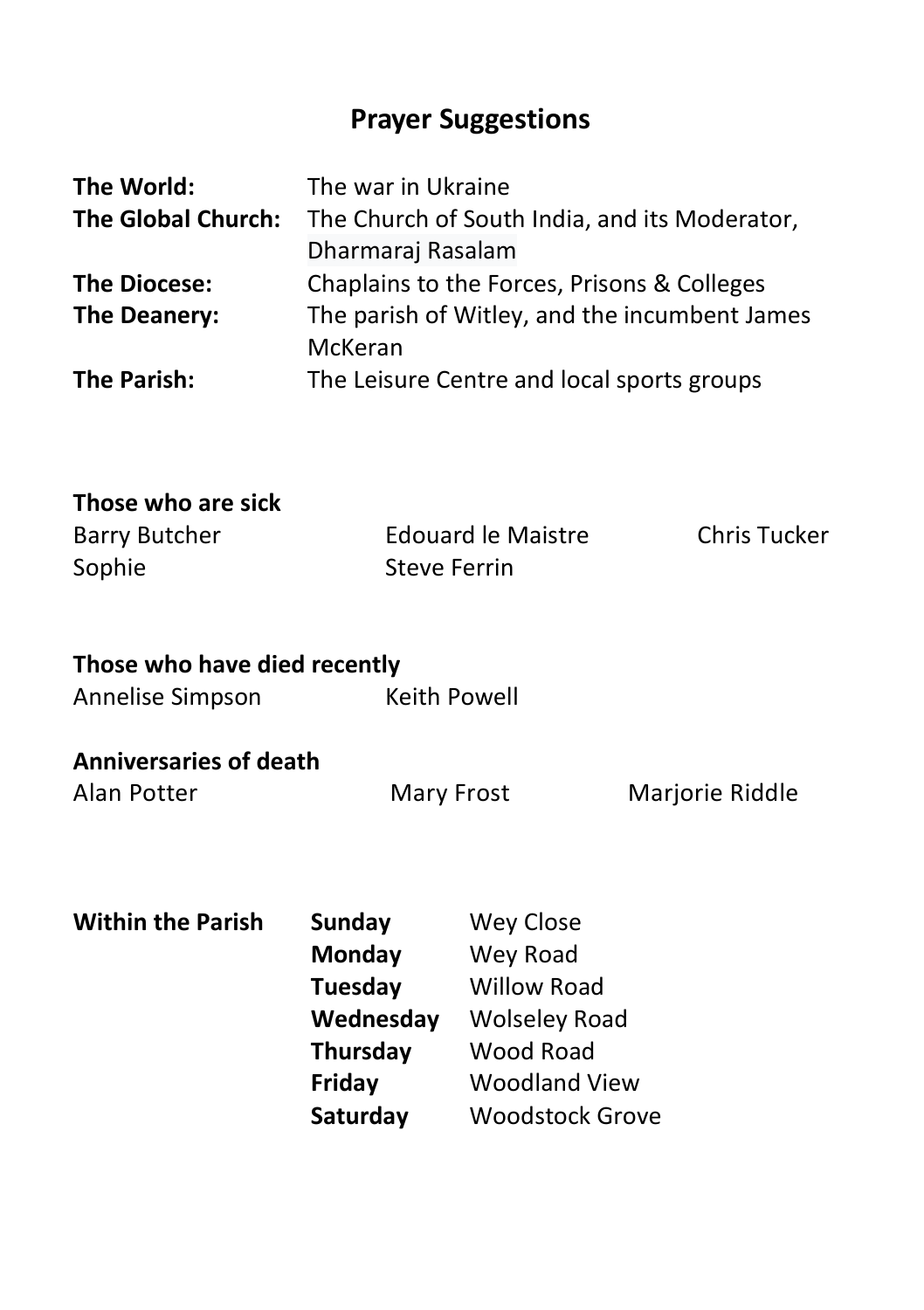## **This Week**

|                            | Starts @           |                                    |
|----------------------------|--------------------|------------------------------------|
|                            |                    | Church Room                        |
| Midweek Eucharist          | 10.30am            | Lady Chapel                        |
| <b>Hearing Aid Clinic</b>  | 10am               | Church                             |
| <b>Staff Meeting</b>       | 7.30pm             | Zoom                               |
| Godalming Choral rehearsal | 7 <sub>pm</sub>    | Church                             |
| Organ practice             | 9.00am             | Church                             |
| <b>Dance Class</b>         | 9.00am             | Church Room                        |
| Party                      | 2.00 <sub>pm</sub> | Church Room                        |
|                            |                    | Slimming World 9.30am, 5.30pm, 7pm |

### **Hymn**

- **1. O Bread of Heaven, beneath this veil Thou dost my very God conceal: My Jesus, dearest treasure, hail! I love thee and, adoring, kneel; Each loving soul by thee is fed With thine own Self in form of bread.**
- **2. O food of life, thou who dost give The pledge of immortality; I live, no 'tis not I that live; God gives me life, God lives in me: He feeds my soul, he guides my waysAnd every grief with joy repays.**
- **3. O bond of love that dost unite The servant to his living Lord; Could I dare live and not requite Such love - then death were meet reward: I cannot live unless to prove Some love for such unmeasured love.**
- **4. Beloved Lord, in Heaven above There, Jesus, thou awaitest me, To gaze on thee with endless love; Yes, thus I hope, thus shall it be: For how can he deny me heaven, Who here on earth himself hath given?**